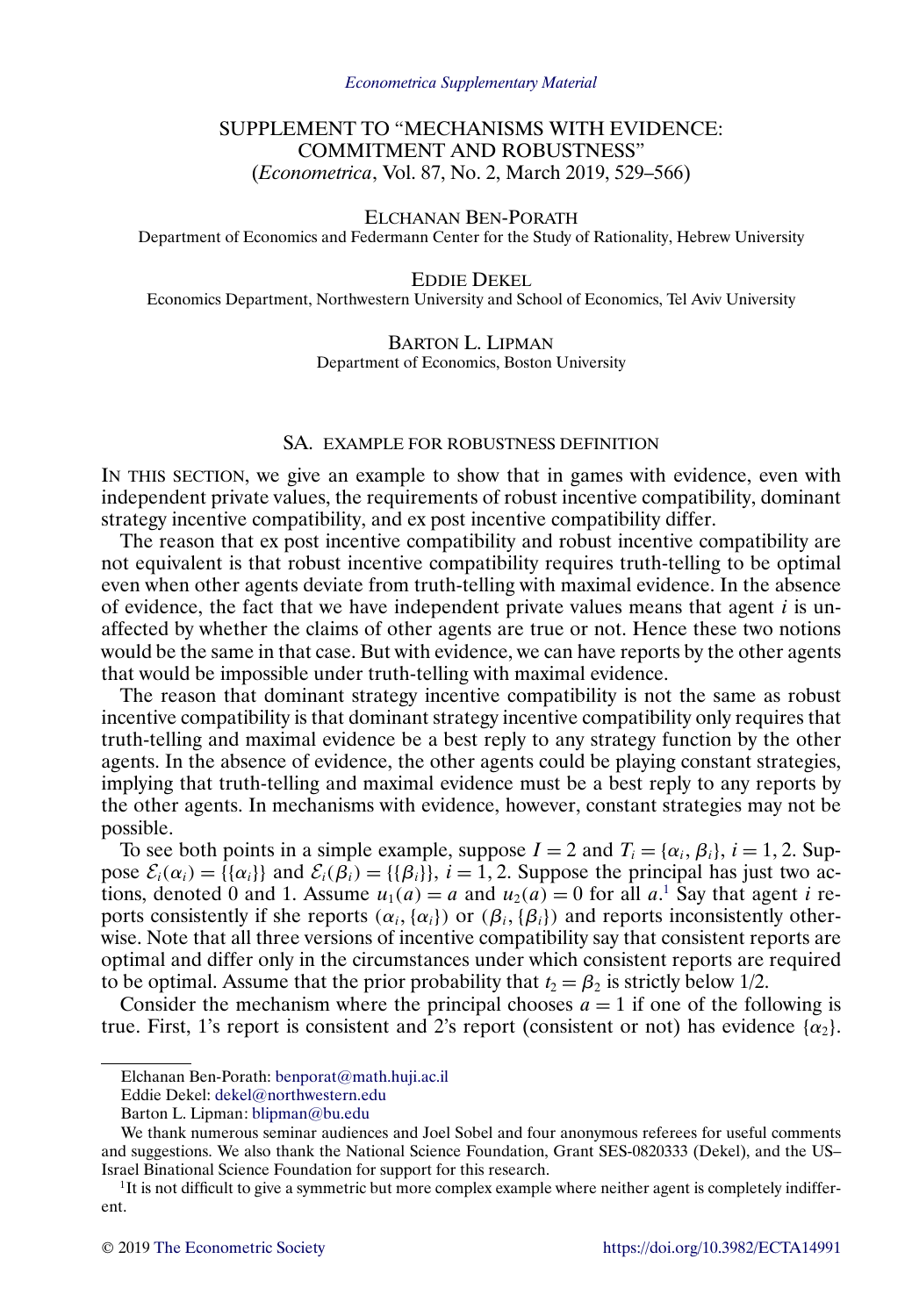<span id="page-1-0"></span>Second, both reports are consistent and 2's evidence presentation is  $\{\beta_2\}$ . Third, both reports are inconsistent and 2's evidence presentation is  $\{\beta_2\}$ . If the reports do not satisfy one of these three conditions, then the principal chooses  $a = 0$ . Because 2 is indifferent between  $a = 0$  and  $a = 1$ , the mechanism satisfies robust incentive compatibility for him. However, it is not robustly incentive compatible for 1. To see this, simply note that 1's best response to a report by 2 of  $(\alpha_2, {\{\beta_2\}})$  is to be inconsistent.

On the other hand, this mechanism is both ex post incentive compatible and dominant strategy incentive compatible for 1. To see that it is ex post incentive compatible, note that if 2 is consistent, then 1's best response is always to be consistent, regardless of the type profile. To see that it is dominant strategy incentive compatible, note that for any feasible strategy for 2, 1's expected payoff to any consistent report is at least the probability that  $t_2 = \alpha_2$ , while the payoff to any inconsistent report is at most the probability that  $t_2 = \beta_2$ . Since the former strictly exceeds the latter, reporting consistently is a dominant strategy.

### SB. EQUILIBRIUM DEFINITION

Our definition of perfect Bayesian equilibrium is identical to that of [Fudenberg and](#page-14-0) [Tirole](#page-14-0) [\(1991\)](#page-14-0) but adapted to allow type-dependent sets of feasible actions.

Given  $\sigma_{-i} \in \Sigma_{-i}$ ,  $\sigma_P \in \Sigma_P$ ,  $a \in A$ , and  $(s_i, e_i) \in T_i \times \mathcal{E}_i$ , let

$$
Q_i(a \mid s_i, e_i, \sigma_{-i}, \sigma_P) = \mathrm{E}_{t_{-i}} \sum_{(s_{-i}, e_{-i})} \sigma_P(a \mid s, e) \prod_{j \neq i} \sigma_j(s_j, e_j \mid t_j).
$$

This is the probability the principal chooses allocation a given that she uses strategy  $\sigma_P$ , agents other than i use strategies  $\sigma_i$ ,  $j \neq i$ , and agent i reports  $s_i$  and presents evidence  $e_i$ . Let  $\mu: T \times \mathcal{E} \to \Delta(T)$  be the function that specifies the beliefs of the principal.

We say that  $(\sigma_1, \ldots, \sigma_I, \sigma_P, \mu)$  is a perfect Bayesian equilibrium if the following conditions hold. First, for every i and every  $t_i \in T_i$ ,  $\sigma_i(s_i, e_i | t_i) > 0$  implies

$$
(s_i, e_i) \in \arg\max_{s'_i \in T_i, e'_i \in \mathcal{E}_i(t_i)} \sum_{a \in A} Q_i(a \mid s'_i, e'_i, \sigma_{-i}, \sigma_P) u_i(a, t_i).
$$

(Recall that  $Q_i(a \mid s_i, e_i, \sigma_{-i}, \sigma_P)$  is the probability that the actions of the other agents are such that the principal chooses action a given that i uses action  $(s_i, e_i)$  and given strategies  $\sigma_{-i}$  and  $\sigma_{P}$ .) Second, for every  $(s, e) \in T \times \mathcal{E}$ ,  $\sigma_{P}(a \mid s, e) > 0$  implies

$$
a \in \arg\max_{a' \in A} \sum_{t \in T} \mu(t \mid s, e) v(a', t).
$$

Third, for every  $(s, e)$ ,  $\mu(\cdot | s, e)$  respects independence across agents. That is, *i*'s report  $(s_i, e_i)$  only affects the principal's beliefs about  $t_i$  and his beliefs about  $t_i$  and  $t_j$  respect independence for all  $i \neq j$ . Formally, we have functions  $\mu_i : T_i \times \mathcal{E}_i \to \Delta(T_i)$  such that, for all  $t \in T$  and all  $(s, e) \in T \times \mathcal{E}$ ,

$$
\mu(t \mid s, e) = \prod_i \mu_i(t_i \mid s_i, e_i).
$$

Fourth, for all  $(s, e)$ ,  $\mu(\cdot | s, e)$  respects feasibility. That is, the principal's beliefs must put zero probability on any type which is infeasible given  $(s, e)$ . Formally, for every  $t_i \in T_i$ and  $(s_i, e_i) \in T_i \times \mathcal{E}_i$ , we have  $\mu_i(t_i \mid s_i, e_i) = 0$  if  $e_i \notin \mathcal{E}_i(t_i)$ .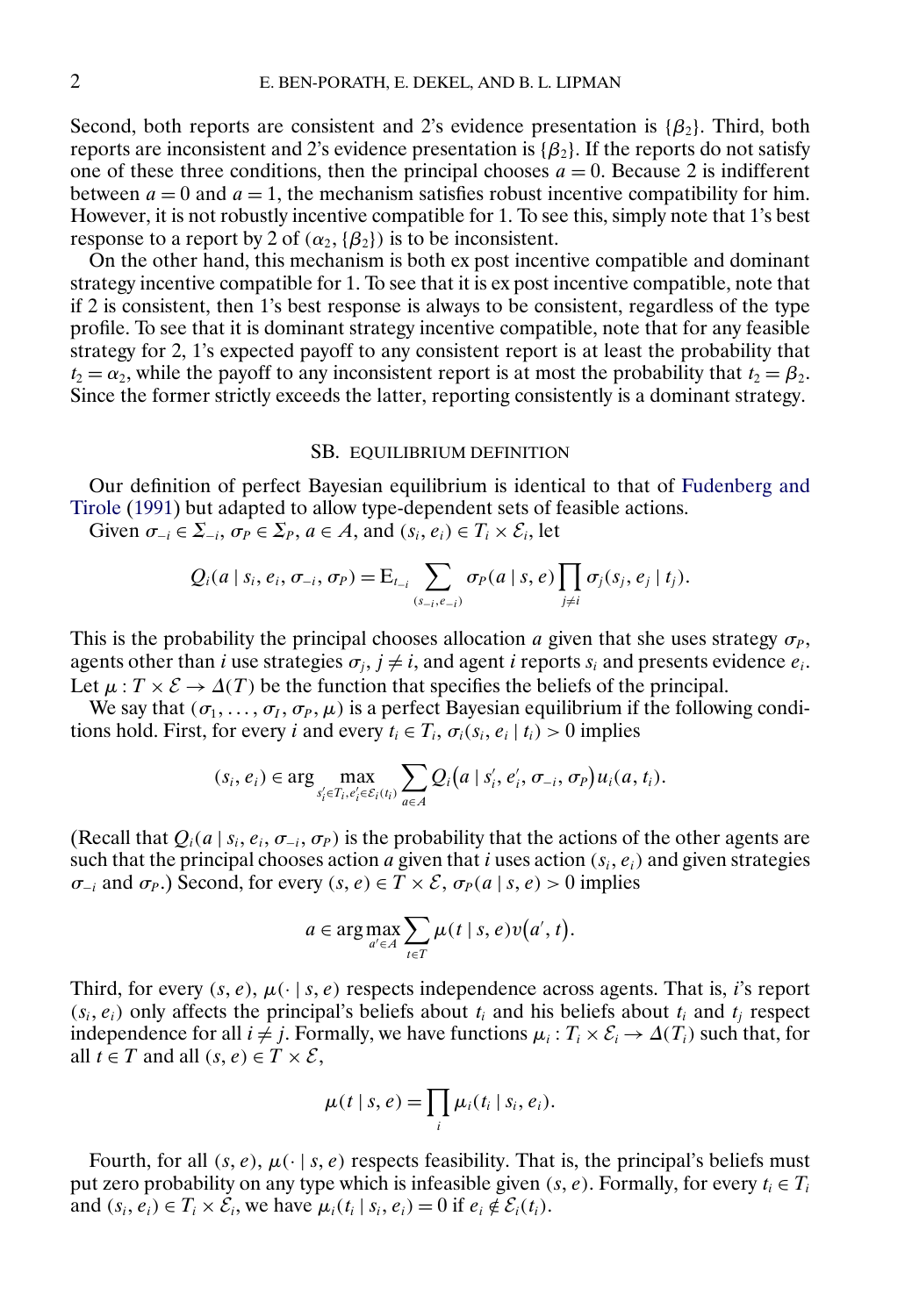Finally, the principal's beliefs are consistent with Bayes's rule whenever possible in the sense that for every  $(s_i, e_i) \in T_i \times \mathcal{E}_i$  such that there exists  $t_i$  with  $\sigma_i(s_i, e_i | t_i) > 0$ , we have

$$
\mu_i(t_i \mid s_i, e_i) = \frac{\sigma_i(s_i, e_i \mid t_i) \rho_i(t_i)}{\sum_{t'_i \in T_i} \sigma_i(s_i, e_i \mid t'_i) \rho_i(t'_i)}.
$$

(Recall that  $\rho_i$  is the principal's prior over  $t_i$ .)

### SC. PROOF OF THEOREM 2

Recall that  $T_i^0$  is the set of  $t_i$  such that  $\mathcal{E}_i(t_i) = \{T_i\}$ . We first show there exists  $v_i^*$  solving

$$
v_i^* = \mathbf{E}_{t_i} \big[ v_i(t_i) \mid t_i \in T_i^0 \text{ or } v_i(t_i) \le v_i^* \big]. \tag{S1}
$$

If  $T_i = T_i^0$ , then  $v_i^* = E_{t_i}(v_i(t_i))$  satisfies (S1). If  $T_i^0 = \emptyset$ , then  $v_i^* = \min_{t_i \in T_i} v_i(t_i)$  satisfies (S1). In what follows, assume  $T_i^0 \neq \emptyset$  and  $T_i^0 \neq T_i$ .

Write  $T_i \setminus T_i^0 = \{t_i^1, \ldots, t_i^N\}$  where  $v_i(t_i^n) < v_i(t_i^{n+1})$ . (If we have  $t_i, t_i \in T_i \setminus T_i^0$  with  $t_i \neq$  $t_i'$  and  $v_i(t_i) = v_i(t_i')$ , we can treat these two types as one for this calculation.) For  $n =$  $1, \ldots, N$ , let

$$
g_i^n = \mathrm{E}_{t_i}[v_i(t_i) \mid t_i \in T_i^0 \text{ or } t_i = t_i^k, \text{ for some } k \leq n]
$$

and let  $g_i^0 = E_{t_i}(v_i(t_i) | t_i \in T_i^0)$ .

Suppose there is no solution to equation (S1). If  $g_i^0 \le v_i(t_i^1)$ , then  $v_i^* = g_i^0$  satisfies (S1). Hence  $g_i^0 > v_i(t_i^1)$ . But  $g_i^1$  is a convex combination of  $v_i(t_i^1)$  and  $g_i^0$ , with strictly positive weight on each term, so  $v_i(t_i^1) < g_i^1 < g_i^0$ . Again, if  $g_i^1 \le v_i(t_i^2)$ , then  $v_i^* = g_i^1$  satisfies (S1), so we must have  $g_i^1 > v_i(t_i^2)$ , implying  $v_i(t_i^2) < g_i^2 < g_i^1$ . Similar reasoning gives  $g_i^{n-1} > g_i^n >$  $v_i(t_i^n)$  for  $n = 1, ..., N$ . In particular,  $g_i^N > v_i(t_i^N)$ . But  $g_i^N = E_{t_i}[v_i(t_i)]$ , so  $v_i^* = g_i^N$  solves equation (S1), a contradiction. Hence a solution exists.

To show uniqueness, suppose  $v_i^1$  and  $v_i^2$  both solve (S1) where  $v_i^1 > v_i^2$ . For  $k = 1, 2$ , let

$$
T_i^k = T_i^0 \cup \left\{ t_i \in T_i \setminus T_i^0 \mid v_i(t_i) \leq v_i^k \right\},\
$$

so  $v_i^k = E_{t_i}[v_i(t_i) | t_i \in T_i^k]$ . Since  $v_i^1 > v_i^2$ , we have  $T_i^2 \subset T_i^1$  and

$$
T_i^1 \setminus T_i^2 = \{ t_i \in T_i \setminus T_i^0 \mid v_i^2 < v_i(t_i) \leq v_i^1 \}.
$$

Note that  $v_i^1$  is a convex combination of  $v_i^2 < v_i^1$  and  $E_{t_i}[v_i(t_i) | t_i \in T_i^1 \setminus T_i^2]$ . Since every  $t_i \in T_i^1 \setminus T_i^2$  has  $v_i(t_i) \leq v_i^1$ , this expectation is also below  $v_i^1$ , a contradiction.

Turning to equilibrium strategies, note that  $X_i^*(s_i, \{t_i\}) = v_i(t_i)$ . Also, it is easy to see that if  $T_i^0 = \emptyset$ , then  $v_i^* = \min_{t_i \in T_i} v_i(t_i)$  and the essentially unique equilibrium has every type proving her type. This is the usual unraveling argument. So for the rest of this proof, assume  $T_i^0 \neq \emptyset$ .

We cannot have  $(s_i, T_i)$  and  $(s'_i, T_i)$ , both with positive probability in equilibrium with  $X_i^*(s_i, T_i) \neq X_i^*(s_i', T_i)$  as every type strictly prefers whichever report yields the larger x. Hence we fix some  $s_i^*$  and suppose that the only  $(s_i, T_i)$  sent with positive probability in equilibrium is  $(s_i^*, T_i)$  where  $\overline{X}_i^*(s_i^*, T_i) \geq X_i^*(s_i, T_i)$  for all  $s_i \in T_i$ .

Let  $\tilde{v}_i = X_i^*(s_i^*, T_i)$ . Types  $t_i \in T_i^0$  send report  $(s_i^*, T_i)$ . Any type  $t_i \notin T_i^0$  can send either  $(s_i^*, T_i)$  and obtain response  $\tilde{v}_i$  or some  $(s_i, \{t_i\})$  and receive response  $v_i(t_i)$ . Hence  $t_i$ chooses the former only if  $\tilde{v}_i \ge v_i(t_i)$ . Hence  $\tilde{v}_i$  must be the  $v_i^*$  defined in equation (S1).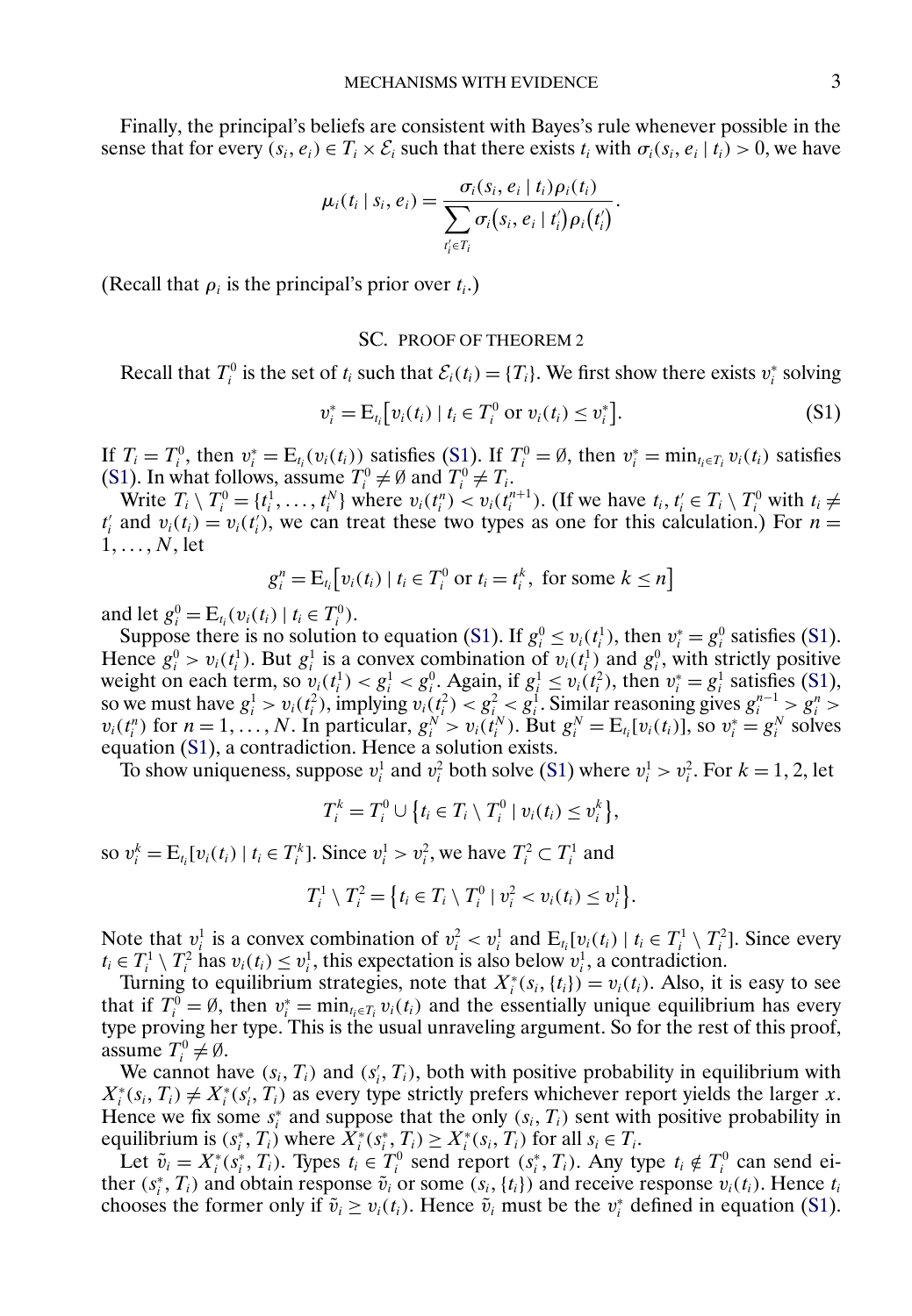(Note that  $v^*$  is not changed if we add or remove from the set of types sending this message a type with  $v_i(t_i) = v_i^*$ , so it does not matter how types resolve indifference.) *Q.E.D.* 

#### SD. PROOF OF COROLLARY 2

When  $v_i^+ \le v_i^-$ , there is only one equilibrium in the auxiliary game for i, so the claim follows. When  $v_i^+ > v_i^-$ , however, there are (essentially) two equilibria. In one, type reports are used to separate positive types from negative types. All positive types with evidence and  $v_i(t_i) > v_i^+$  prove their types, as do all negative types with evidence and  $v_i(t_i) < v_i^-$ . All other positive types send one type report and evidence  $e_i = T_i$ , while all other negative types send another type report and the same evidence. In what follows, we refer to this equilibrium as the *cheap-talk equilibrium* as it uses the "cheap talk" of type reports to help separate. In the other equilibrium, the principal's beliefs depend only on the evidence presented, so type reports are irrelevant. All positive types with evidence and  $v_i(t_i) > v_i^*$ prove their types, as do all negative types with evidence and  $v_i(t_i) < v_i^*$ . All other types report some fixed type report and evidence  $e_i = T_i$ . We refer to this equilibrium as the *non-talk equilibrium*. 2

Since there are two equilibria in the auxiliary game for  $i$  in this case, we need to determine which strategies for  $i$  are used in the equilibrium of the game which has the same outcome as the optimal mechanism. Clearly, if the principal is better off under one set of strategies than the other, then these must be the strategies used since the equilibrium corresponding to the optimal mechanism must be the best possible equilibrium for the principal.

We now show that the principal's payoff is always at least weakly larger in the cheap-talk equilibrium, completing the proof of Corollary 2.

First, we show that  $v_i^+ > v_i^-$  implies  $v_i^+ \ge v_i^* \ge v_i^-$  with at least one strict inequality. To see this, suppose to the contrary that  $v_i^* > v_i^+ > v_i^-$ . Define the following sets of types:

$$
\hat{T}_i^- = \{ t_i \in T_i^- \mid t_i \in T_i^0 \text{ or } v_i(t_i) \ge v_i^- \},\
$$
  

$$
\hat{T}_i^+ = \{ t_i \in T_i^+ \mid t_i \in T_i^0 \text{ or } v_i(t_i) \le v_i^+ \},\
$$
  

$$
\hat{T}_i^{*-} = \{ t_i \in T_i^- \mid t_i \in T_i^0 \text{ or } v_i(t_i) \ge v_i^* \},\
$$
  

$$
\hat{T}_i^{**} = \{ t_i \in T_i^+ \mid t_i \in T_i^0 \text{ or } v_i(t_i) \le v_i^* \}.
$$

In other words, the types in  $\hat{T}_i^-$  are the negative types who "pool" together in the cheaptalk equilibrium, while  $\hat{T}^+_i$  is the set of positive types who pool together in this equilibrium. Similarly,  $\hat{T}_i^{*-}$  and  $\hat{T}_i^{*+}$  are, respectively, the set of negative and positive types who all pool together in the non-talk equilibrium. By definition,

$$
v_i^- = E_{t_i} [v_i(t_i) | t_i \in \hat{T}_i^-],
$$
  
\n
$$
v_i^+ = E_{t_i} [v_i(t_i) | t_i \in \hat{T}_i^+],
$$
  
\n
$$
v_i^* = E_{t_i} [v_i(t_i) | t_i \in \hat{T}_i^{*-} \cup \hat{T}_i^{*+}].
$$

Hence  $v_i^*$  is a convex combination of  $E_{t_i}[v_i(t_i) | t_i \in \hat{T}_i^{*-}]$  and  $E_{t_i}[v_i(t_i) | t_i \in \hat{T}_i^{*+}]$ .

 $2W$ e refer to this as a non-talk equilibrium rather than as a babbling equilibrium since, unlike in the usual babbling equilibria in the literature, the use of evidence does enable some communication.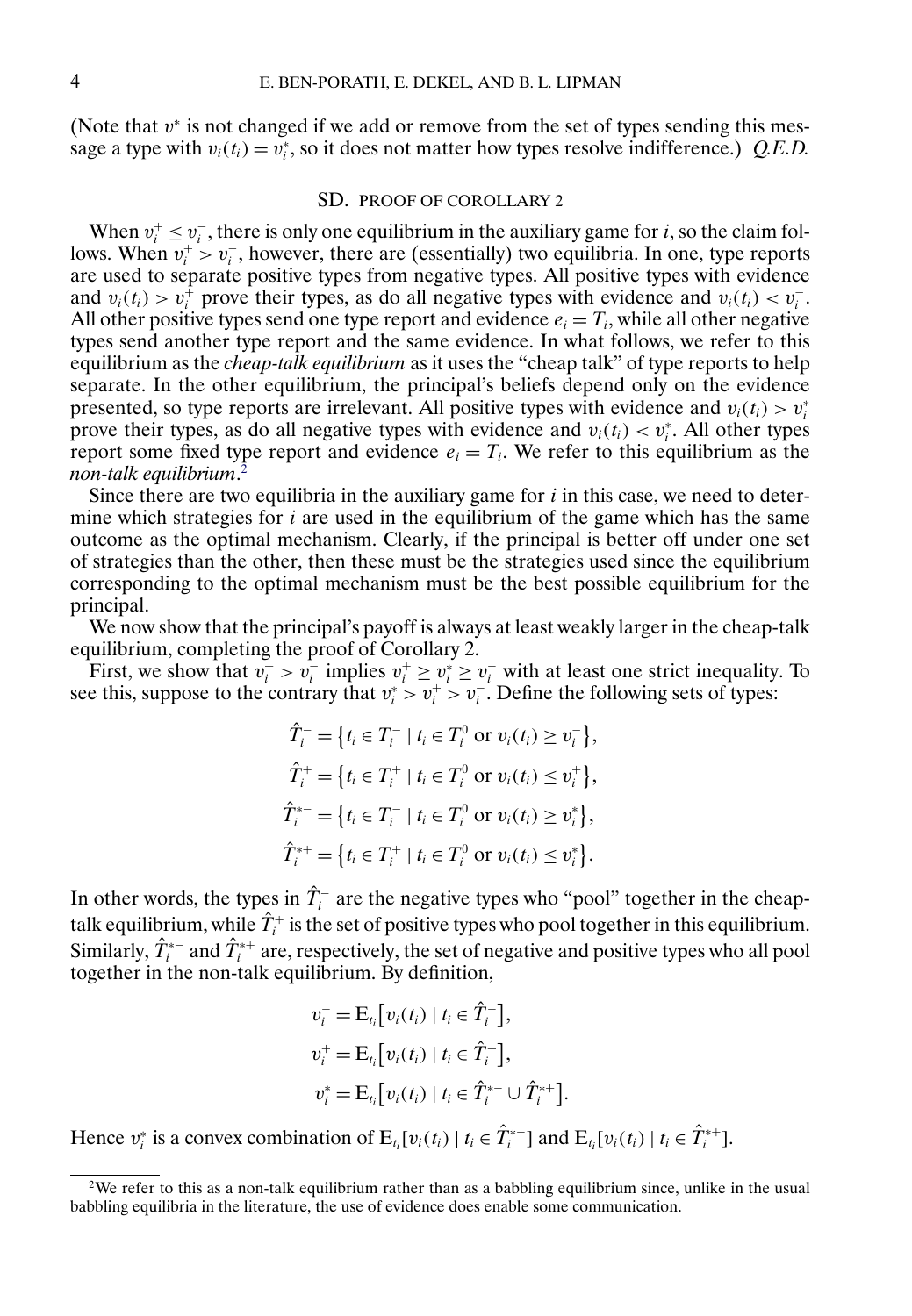Since  $v_i^- < v_i^*$ , we see that  $\hat{T}_i^* \subseteq \hat{T}_i^-$ . Note that if  $t_i \in \hat{T}_i^-$  but  $t_i \notin \hat{T}_i^{*-}$ , then  $v_i^- \le v_i(t_i) <$  $v_i^*$ . Hence  $v_i^- = E_{t_i} [v_i(t_i) | t_i \in \hat{T}_i^-]$  is a convex combination of  $E_{t_i} [v_i(t_i) | t_i \in \hat{T}_i^*]$  and the expectation of  $v_i(t_i)$  for a set of types all with  $v_i(t_i) \ge v_i^-$ . Hence

$$
v_i^* > v_i^- = \mathrm{E}_{t_i} \big[ v_i(t_i) \mid t_i \in \hat{T}_i^- \big] \geq \mathrm{E}_{t_i} \big[ v_i(t_i) \mid t_i \in \hat{T}_i^{*-} \big].
$$

Similarly,  $v_i^+ < v_i^*$  implies that  $\hat{T}_i^+ \subseteq \hat{T}_i^{*+}$ . Since the types in  $\hat{T}_i^{*+} \setminus \hat{T}_i^+$  all satisfy  $v_i^+ <$  $v_i(t_i) \le v_i^*$ , we see that  $E_{t_i}[v_i(t_i) | t_i \in \hat{T}_i^{*+}]$  is a convex combination of  $v_i^+ = E_{t_i}[v_i(t_i) | t_i \in$  $\hat{T}_i^+$ ] <  $v_i^*$  and an expectation of  $v_i(t_i)$  for a set of types with  $v_i(t_i) \le v_i^*$ . Hence

$$
\mathrm{E}_{t_i}\big[v_i(t_i)\mid t_i\in \hat{T}_i^{*+}\big] < v_i^*.
$$

But then we have  $v_i^*$  is a convex combination of two terms which are strictly smaller than  $v_i^*$ , a contradiction. A similar argument rules out the possibility that  $v_i^+ > v_i^- > v_i^*$ .

Consider the game between the agents and the principal. We know that there is a robust PBE with the same outcome as in the optimal mechanism. We know  $i$ 's strategy in this equilibrium must either be the one she uses in the cheap-talk equilibrium or the one she uses in the non-talk equilibrium. Fix the strategies of all agents other than i. We know these strategies are defined from the auxiliary games for these agents, independently of which strategy  $i$  uses or the principal's response to  $i$ . Thus, we can simply determine which strategy by i leads to a higher payoff for the principal.

Note that the principal's payoff for a fixed a is linear in his expectation of  $v_i$ . Hence his maximized payoff is convex in his expectation of  $v_i$ . We now show that the distribution of beliefs for the principal in the cheap-talk equilibrium is a mean-preserving spread of the distribution in the non-talk equilibrium, completing the proof. To be precise, let  $(\sigma_i^1, x_i^1)$ denote the cheap-talk equilibrium strategies and  $(\sigma_i^2, x_i^2)$  the non-talk equilibrium strategies from the auxiliary game for i. For  $k = 1, 2$ , define probability distributions  $B^k$  over **R** by

$$
B^{k}(\hat{v}_i) = \rho_i\big(\big\{t_i \in T_i \mid X_i^{k}(t_i) = \hat{v}_i\big\}\big).
$$

(Recall that  $X_i^k(t_i) = x_i^k(s_i, e_i)$  for any  $(s_i, e_i)$  with  $\sigma_i^k(s_i, e_i | t_i) > 0$  and that  $\rho_i$  is the prior over  $T_i$ .) The law of iterated expectations implies

$$
\sum_{\hat{v}_i \in \text{supp}(B^k)} \hat{v}_i B^k(\hat{v}_i) = \mathrm{E}_{t_i}[v_i(t_i)], \quad k = 1, 2.
$$

Hence the two distributions have the same mean.

Consider any  $\hat{v}_i < v_i^-$ . Since  $v_i^- \le v_i^*$ , for  $k = 1$  or  $k = 2$ , we have  $X_i^k(t_i) = \hat{v}_i$  if and only if there is a negative type with evidence who has  $v_i(t_i) = \hat{v}_i$ . Similarly, since  $v_i^* \le v_i^+$ , for any  $\hat{v}_i > v_i^+$ , we have  $X_i^k(t_i) = \hat{v}_i$  iff there is a positive type with evidence who has  $v_i(t_i) = \hat{v}_i$ . Hence  $B^1(\hat{v}_i) = B^2(\hat{v}_i)$  for any  $\hat{v}_i \notin [v_i^-, v_i^+]$ .

Also, we have  $B^1(\hat{v}_i) = 0$  for all  $\hat{v}_i \in (v_i^-, v_i^+)$ . Any type with  $v_i$  in this range either (1) is positive and chooses to induce belief  $v_i^+$  or (2) is negative and chooses to induce belief  $v_i^-$ . Under  $B^2$ , however, many of the types generating beliefs concentrated at  $v_i^-$  or  $v_i^+$  in the cheap-talk equilibrium instead generate beliefs in  $(v_i^-, v_i^+)$ . In particular, types without evidence or types with evidence they prefer not to show induce the belief  $v_i^*$ , a positive type with evidence who has  $v_i(t_i) \in (v_i^*, v_i^+)$  generates the belief  $v_i(t_i)$ , and similarly for negative types. Hence  $B^1$  is a mean-preserving spread of  $B^2$ .  $Q.E.D.$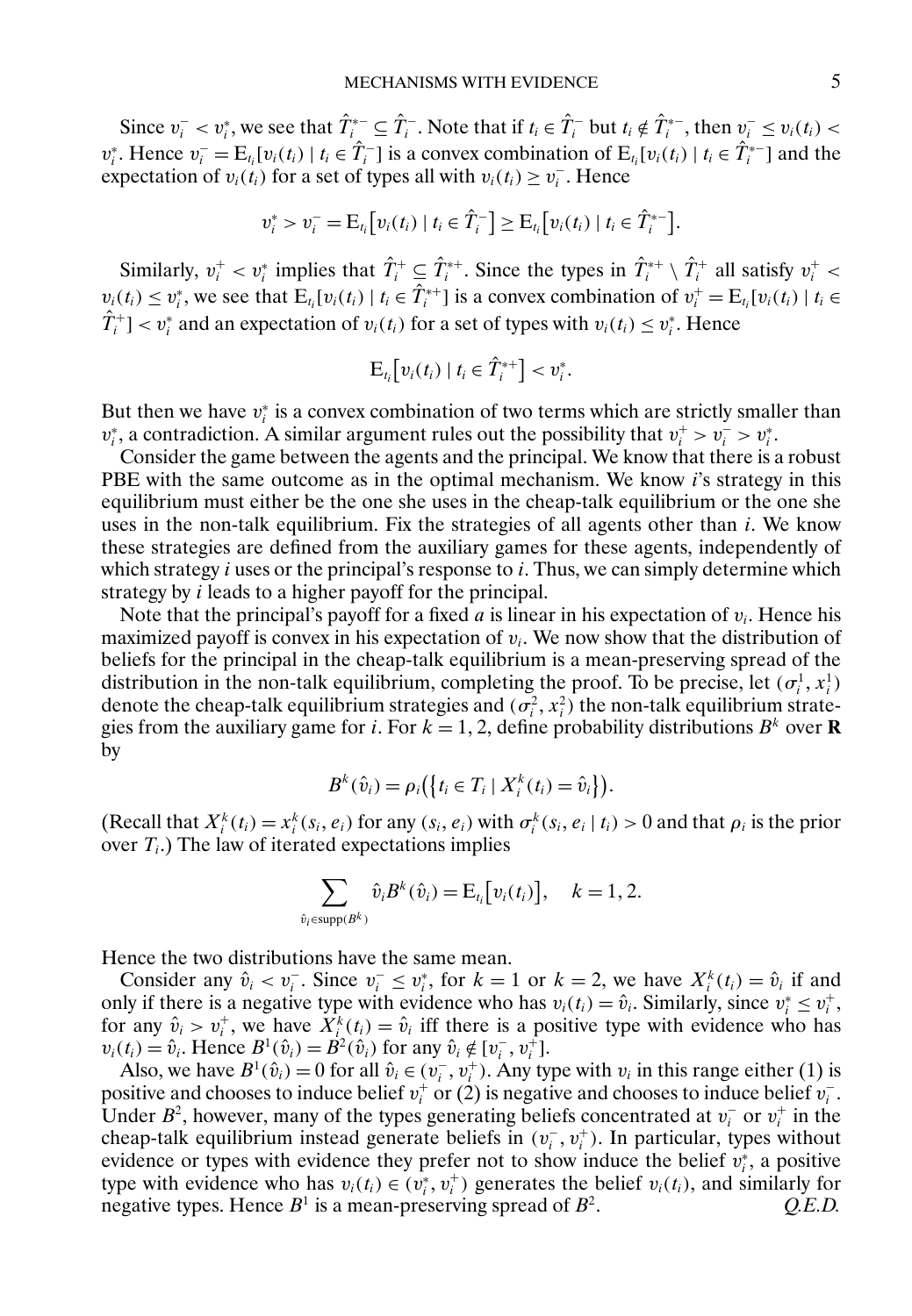#### SE. COUNTEREXAMPLES

In this section, we give a series of examples illustrating which assumptions are critical for which results. As explained in the text, our robustness results hinge on the independence of types across agents, our private-values assumption that agent  $i$ 's utility is independent of t<sup>−</sup>i, and the separability of the principal's utility function. In the following three examples, we show that if we drop any one of these assumptions, we can generate an example where there is an optimal mechanism which is deterministic and which has the same outcome as an equilibrium of the game without commitment, but where robust incentive compatibility fails.

EXAMPLE S1—Independence: Consider a simple allocation problem with two agents but where the types are correlated. Agent 1 has three types,  $\ell$ ,  $m$ , and  $h$ , while agent 2 has two types, L and H. Assume  $v_i(t_i) = t_i$  and that  $\ell < L < m < H < h$ . The joint distribution over  $(t_1, t_2)$  is given by

| L      | H                                      |                                       |
|--------|----------------------------------------|---------------------------------------|
| $\ell$ | $\frac{3}{4} - \frac{3\varepsilon}{2}$ | $\frac{\varepsilon}{4}$               |
| m      | $\frac{3\varepsilon}{4}$               | $\frac{\varepsilon}{4}$               |
| h      | $\frac{3\varepsilon}{4}$               | $\frac{1}{4} - \frac{\varepsilon}{2}$ |

where  $\varepsilon > 0$  but "small." Types  $\ell$  and h have no evidence—that is,  $\mathcal{E}_1(\ell) = \mathcal{E}_1(h) = \{T_1\}$ . Type *m* has evidence  $\mathcal{E}_1(m) = \{(m, T_1)\}\$ , so she can prove her type or claim to have no evidence. Both types of agent 2 have no choice but to reveal themselves. That is,  $\mathcal{E}_2(L)$  =  $\{L\}$  and  $\mathcal{E}_2(H) = \{H\}$ .

Because types  $\ell$  and h have the same preferences and the same evidence, there is no way for the principal to effectively screen them. More specifically, there is an optimal mechanism which gives both types the same outcome. Given this, the principal cannot do better than to pool these two types but separate them from  $m$ . For  $\varepsilon$  sufficiently small, this means that the principal will prefer giving the good to 2 if the types are  $(\ell, L)$  or  $(h, L)$ and to 1 if the types are  $(\ell, H)$  or  $(h, H)$ . To see this, note that the principal will know 2's type but will only know that  $t_1$  is either  $\ell$  or h. If  $t_2 = L$ , then  $t_1$  is almost certainly  $\ell < L$ , so the principal prefers giving the good to 2. On the other hand, if  $t_2 = H$ , then  $t_1$ is almost certainly  $h > H$ , so the principal gives the good to 1. If  $t_1 = m$ , the principal will learn both agents' types and will give the good to 1 if the types are  $(m, L)$  and 2 if they are  $(m, H)$ .

It is easy to see that this is achievable in an equilibrium. Take the strategies to be that the principal ignores cheap-talk statements and that type  $m$  proves her type. Given these strategies, the principal will allocate the good just as above. To see that type  $m$  will not deviate, note that if she proves her type, she gets the good with probability 3/4 as this is the conditional probability that  $t_2 = L$  given  $t_1 = m$ . If she deviates to withholding her evidence, the principal will only give her the good if  $t_2 = H$ , which has conditional probability 1/4. Hence she prefers not to deviate, so this is an equilibrium.

On the other hand, it is not a robust equilibrium and the mechanism is not robustly incentive compatible. If m knew that  $t_2 = H$ , she would deviate to withholding her evidence.

EXAMPLE S2—Private values: There are two agents and the principal has to allocate one unit of a good to one of them. Agent 1's types are  $\alpha$  and  $\beta$ , while agent 2's types are γ and δ. Types α and γ can prove themselves, while β and δ have no evidence. Agent 2's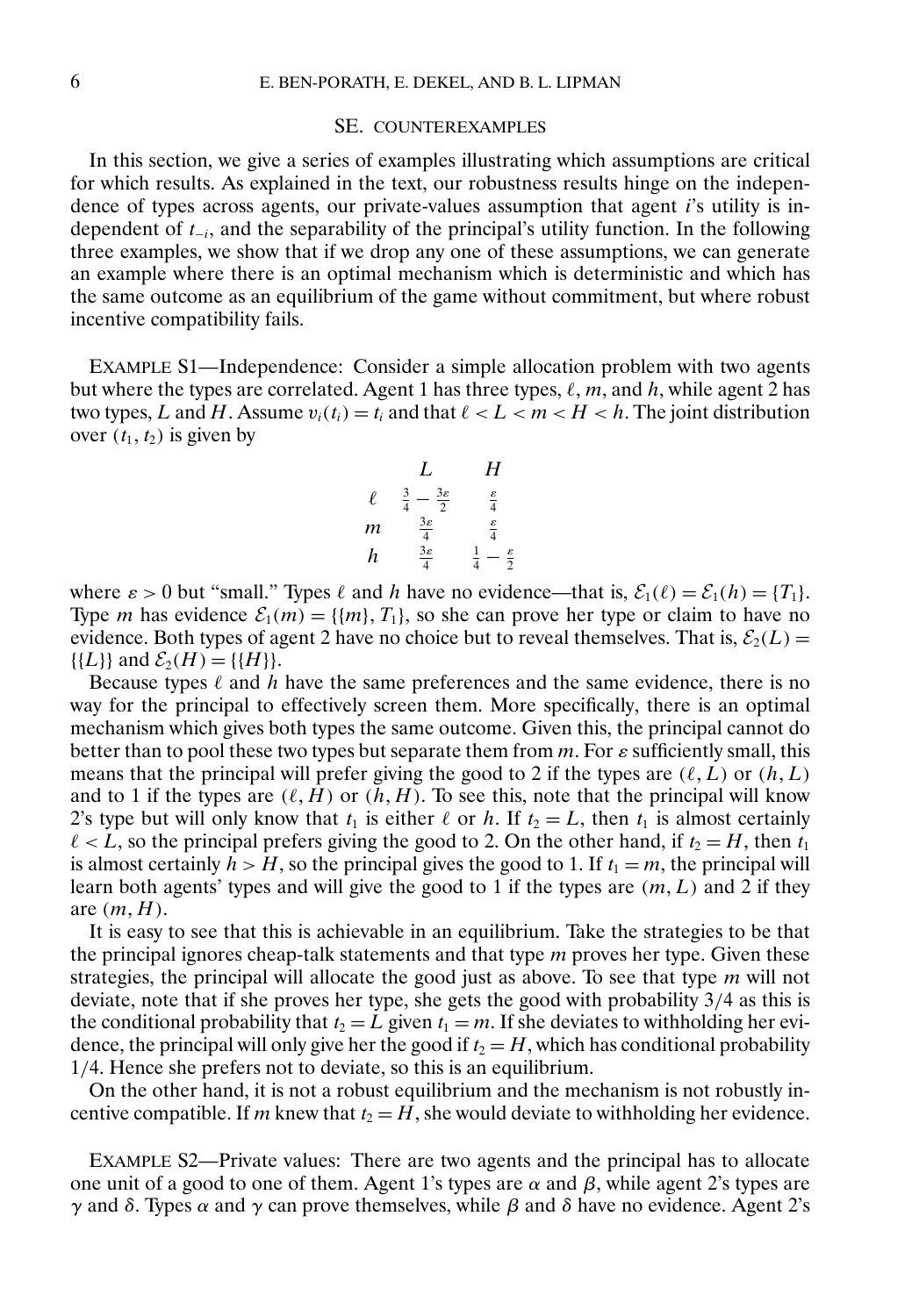utility is 1 if he gets the good and 0 if he does not. Agent 1 is a little different and this is where we depart from our assumptions. Agent 1 wants the good if  $t_2 = \delta$ , but not if  $t_2 = \gamma$ . Formally,  $A = \{1, 2\}$  and

$$
v(a, t) = u_0(a) + \sum_i u_i(a, t_1, t_2) \bar{v}_i(t_i),
$$

so  $u_i$  depends on  $t_i$ . Let

$$
u_2(a, t_1, t_2) = \begin{cases} 1 & \text{if } a = 2, \\ 0, & \text{otherwise.} \end{cases}
$$

This satisfies simple type dependence and private values. Let

$$
u_1(a, t_1, t_2) = \begin{cases} u_1(a) & \text{if } t_2 = \delta, \\ -u_1(a) & \text{if } t_2 = \gamma, \end{cases}
$$

where

$$
u_1(a) = \begin{cases} 1 & \text{if } a = 1, \\ 0, & \text{otherwise.} \end{cases}
$$

This satisfies a natural version of simple type dependence without private values.

Note that the principal's utility from giving the good to 2 is

$$
v(2, t_1, t_2) = \bar{v}_2(t_2),
$$

the same as in the simple allocation problem. However, the principal's payoff to giving the good to 1 is

$$
v(1, t_1, t_2) = \begin{cases} \bar{v}_1(t_1) & \text{if } t_2 = \delta, \\ -\bar{v}_1(t_1), & \text{otherwise.} \end{cases}
$$

Assume that  $\bar{v}_2(\gamma) > \bar{v}_1(\alpha) > \bar{v}_2(\delta) > \bar{v}_1(\beta) > 0$ . So if  $t_2 = \gamma$ , the principal gets a negative payoff from giving the good to 1 and a positive payoff to giving the good to 2, so he prefers to give the good to 2. If  $t_2 = \delta$ , then he prefers giving the good to 1 if  $t_1 = \alpha$  and to 2 if  $t_1 = \beta$ .

It is easy to see that there is an equilibrium with this outcome. Assume the principal ignores all cheap-talk messages. Types β and δ cannot prove anything. Types α and γ can prove their types, so assume their strategies are to do so. So the principal knows exactly what the types are when he sees the evidence (or lack thereof) and so can obtain his preferred allocation. Type  $\gamma$ 's strategy is optimal since this ensures she gets the good, her favorite outcome. Type  $\alpha$  is also choosing a best response since proving her type means she gets the good iff  $t_2 = \delta$ , exactly her favorite outcome. Since the optimal mechanism cannot improve on this, there is no value to commitment and no value to randomization.

However, this mechanism is not robustly incentive compatible. In particular, if  $t_2 = \gamma$ but 2 does not provide proof and claims to have type  $\delta$ , then type  $\alpha$  does not want to reveal that he is type  $\alpha$  since this will give him the good when he does not want it. (If the probability of type  $\gamma$  is above 1/2, this mechanism also fails to be dominant strategy incentive compatible.)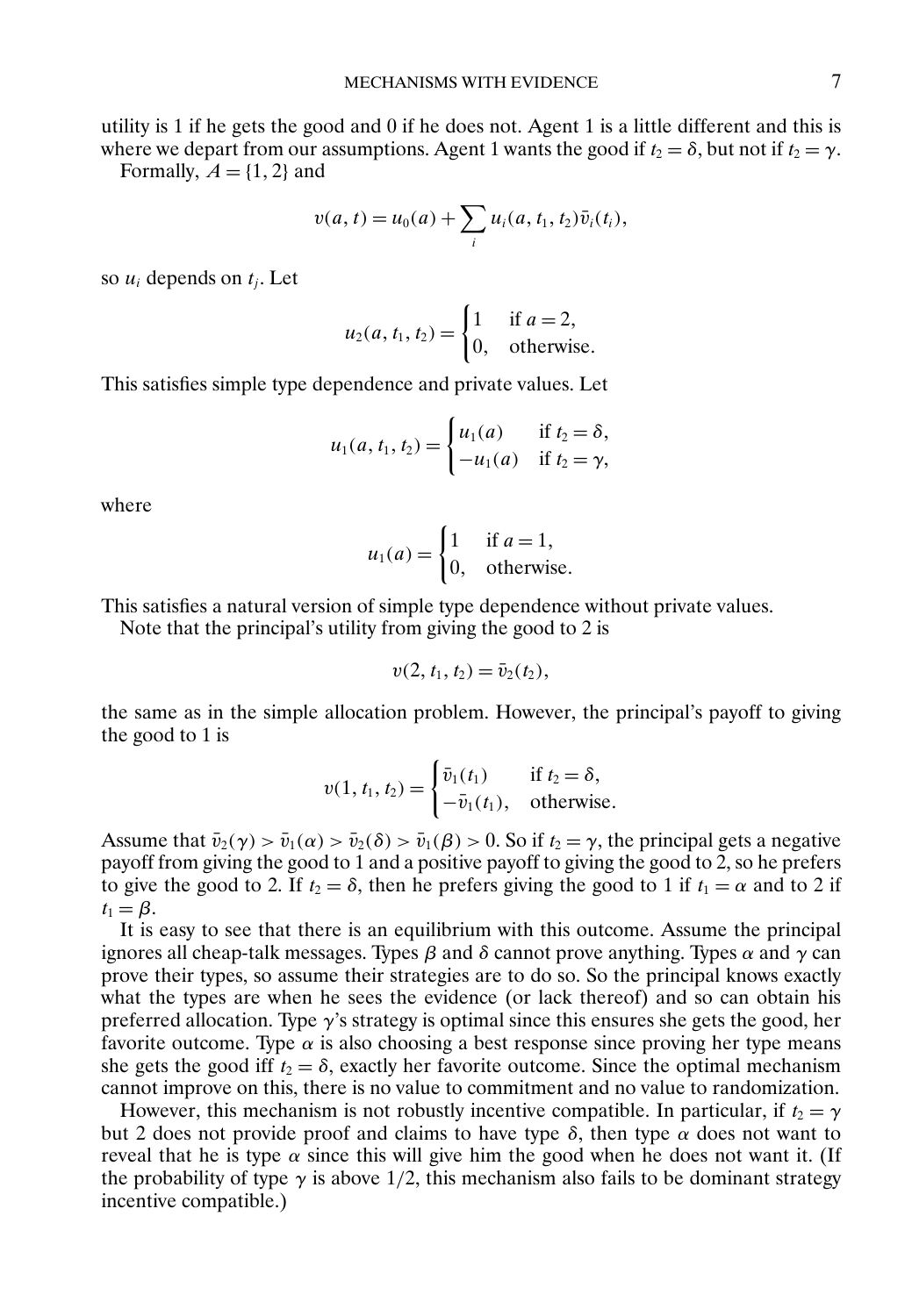EXAMPLE S3—Additive separability: There are two agents, each with two equally likely types, denoted  $\alpha$  and  $\beta$ , where the types are independent across agents. The principal's set of actions is  $A = \{0, 1, 2\}$ . Both agents have type-independent utility functions with

$$
u_1(a) = \begin{cases} 0 & \text{if } a = 0, \\ 1 & \text{if } a = 1, \\ 3 & \text{if } a = 2, \end{cases}
$$

and

$$
u_2(a) = \begin{cases} 0 & \text{if } a = 0, \\ 1 & \text{if } a = 1, \\ 4 & \text{if } a = 2. \end{cases}
$$

The principal's utility function takes the form  $\sum_i u_i(a)v_i(t_1, t_2)$ , so the only difference is that  $v_i$  depends on both types. In fact, we assume that  $v_1(t_1, t_2) = 1$  for all  $t \in T$ , so only  $v_2$  depends on both types. Specifically, assume that  $v_2$  is given by the following table:

$$
\begin{array}{ccc}\n\alpha_2 & \beta_2 \\
\alpha_1 & -1/2 & -1 \\
\beta_1 & -2 & 1\n\end{array}
$$

Finally, assume  $\mathcal{E}_1(\alpha_1) = \{T_1\}, \mathcal{E}_1(\beta_1) = \{\{\beta_1\}, T_1\}, \text{ and } \mathcal{E}_2(t_2) = \{\{t_2\}\}.$  In other words,  $t_2$ has no choice but to prove her type,  $\alpha_1$  cannot prove anything, and  $\beta_1$  has the option to prove nothing or to prove her type.

First, consider the game. It is easy to see that it is an equilibrium for the principal to ignore any cheap talk and for  $\beta_1$  to prove her type. To see this, suppose this is agent 1's strategy. Then the principal will be able to infer both agents' types correctly. The table below gives the principal's payoffs from each action as a function of the type profile:

|                        | $a=0$    | $a=1$ | $a=2$ |
|------------------------|----------|-------|-------|
| $(\alpha_1, \alpha_2)$ | U        | 1/2   | $-1$  |
| $(\alpha_1, \beta_2)$  | $\theta$ | 1/2   | $-1$  |
| $(\beta_1, \alpha_2)$  | 0        | -1    | $-2$  |
| $(\beta_1, \beta_2)$   | $\theta$ | 2     | 7     |

Clearly, the principal chooses  $a = 1$  if agent 1 reveals her type is  $\alpha_1$  by not presenting any evidence, chooses  $a = 0$  if 1 proves her type is  $\beta_1$  and 2 proves she is  $\alpha_2$ , and chooses  $a = 2$ if each *i* proves she is  $\beta_i$ ,  $i = 1, 2$ . The only agent who could deviate is  $\beta_1$ . Her payoff in the equilibrium is  $(1/2)(0) + (1/2)(3) = 3/2$ . Her payoff if she deviates to not proving her type and pretending to be the low type is 1, so we have an equilibrium. Since the principal gets his first-best payoff, this is the same as the outcome of the best mechanism.

To see that this is not robustly incentive compatible, note that if agent 1 knew that agent 2's type was  $\alpha_2$ , she would deviate to imitating  $\alpha_1$ . Hence this equilibrium is not a robust PBE and the mechanism is not robustly incentive compatible.

Next, we turn to the key assumptions for our no-need-for-commitment result. As discussed in the text, one key is our assumption of simple type dependence. This assumption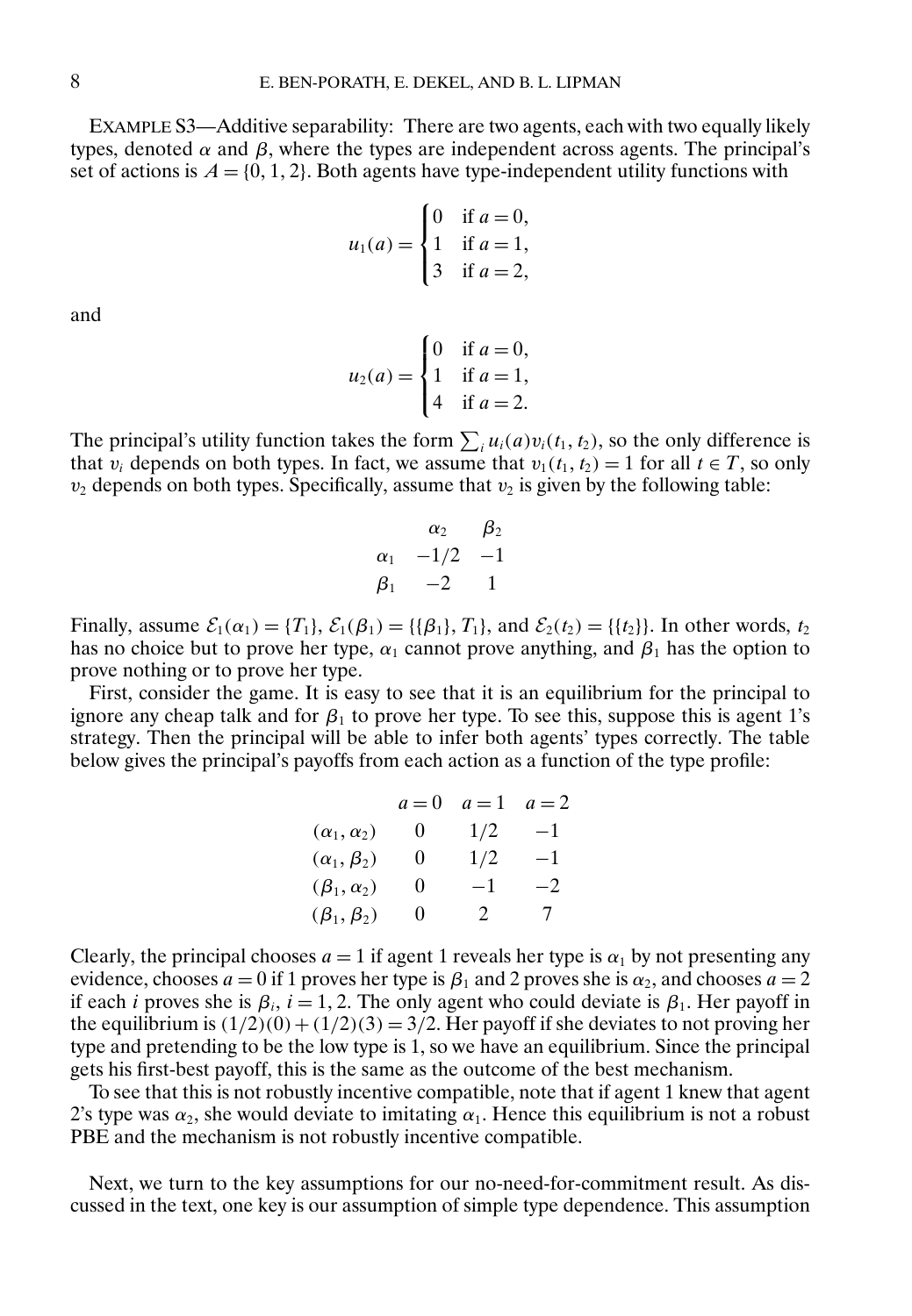<span id="page-8-0"></span>has two implications. First, it implies that evidence is an important part of achieving incentive compatibility—that screening via preferences is of limited value. Second, it implies that there is no value to the principal in committing to "off path" punishments that he would not follow without commitment. The following examples illustrate these points.

EXAMPLE S4—Simple type dependence 1—Screening by preferences: There is one agent with type set  $T = {\alpha, \beta}$  where these types are equally likely. We first present a version of this example with an infinite  $A$ , contrary to our assumption that  $A$  is finite, and then discuss a finite version. Specifically, we assume the set of actions is  $\{y_1, y_2\} \times \mathbf{R}_+$  and write a typical  $a \in A$  as  $(y_k, w)$ . The agent's utility function is

$$
u(y_k, w, t) = \begin{cases} \theta(t) + w & \text{if } k = 1, \\ w, & \text{otherwise.} \end{cases}
$$

As in the text, the principal's utility function takes the form  $v(a, t) = u_0(a) + u(a, t)\overline{v}(t)$ . Specifically, we assume  $\bar{v}(t) = 1$  for all t and

$$
u_0(y_k, w) = \begin{cases} -2w - c & \text{if } k = 1, \\ -2w, & \text{otherwise,} \end{cases}
$$

so

$$
v(y_k, w, t) = \begin{cases} \theta(t) - c - w & \text{if } k = 1, \\ -w, & \text{otherwise.} \end{cases}
$$

Intuitively, the principal is deciding whether to purchase a good  $(y_1)$  or not  $(y_2)$  where the cost of the good is c and the agent's value for it is  $\theta(t)$ . The principal also chooses how much money  $w$  to give the agent to help induce truthful revelation.

Assume  $\theta(\alpha) > \theta(\beta) + c$ ,  $\theta(\beta) > 0$ , and  $c > 2\theta(\beta)$ . For example, take  $\theta(\alpha) = 5$ ,  $c = 3$ , and  $\theta(\beta) = 1$ . Finally, assume neither type of the agent has any evidence—that is,  $\mathcal{E}(t) =$  $\{T\}$  for all t.

We can write a mechanism for this problem as specifying a probability distribution over  $\{y_1, y_2\}$  and a value of w as a function of the reported type t. Since w enters linearly into both the principal's and agent's utilities, there is no need to consider randomness in  $w$ . Let  $p(t)$  denote the probability of  $y = y_1$  given report t and let  $w(t)$  denote the value of w given report t. It is not hard to show that the optimal mechanism has  $p(\alpha) = 1$ ,  $p(\beta) = 0$ ,  $w(\alpha) = 0$ , and  $w(\beta) = \theta(\beta)$ . In other words, the principal provides the good iff it is efficient to do so (i.e., iff  $\theta(t) > c$ ). He bribes the  $\beta$  type  $\theta(\beta)$  to reveal her type to save him the cost of providing her with the good.

This mechanism is deterministic. It is also trivially robustly incentive compatible since there is only one agent. However, this outcome cannot be achieved in an equilibrium of the game without commitment. To see this, note that given any belief about the agent's type, the principal will set  $w = 0$ . Hence both types will simply wish to maximize the probability that  $y = y_1$ . So the only equilibrium is where both types pool and the principal chooses his optimal y based on his prior. This is strictly worse for the principal than the optimal mechanism.

For an example with finite A and the same properties, replace  $A = \{y_1, y_2\} \times \mathbf{R}_+$  with  $A = \{y_1, y_2\} \times \{0, \theta(\beta)\}\)$ . Since the optimal mechanism in the continuum case has  $w \in \mathbb{R}$  ${0, \theta(\beta)}$ , we get the same optimal mechanism in the finite case. Also, the conclusion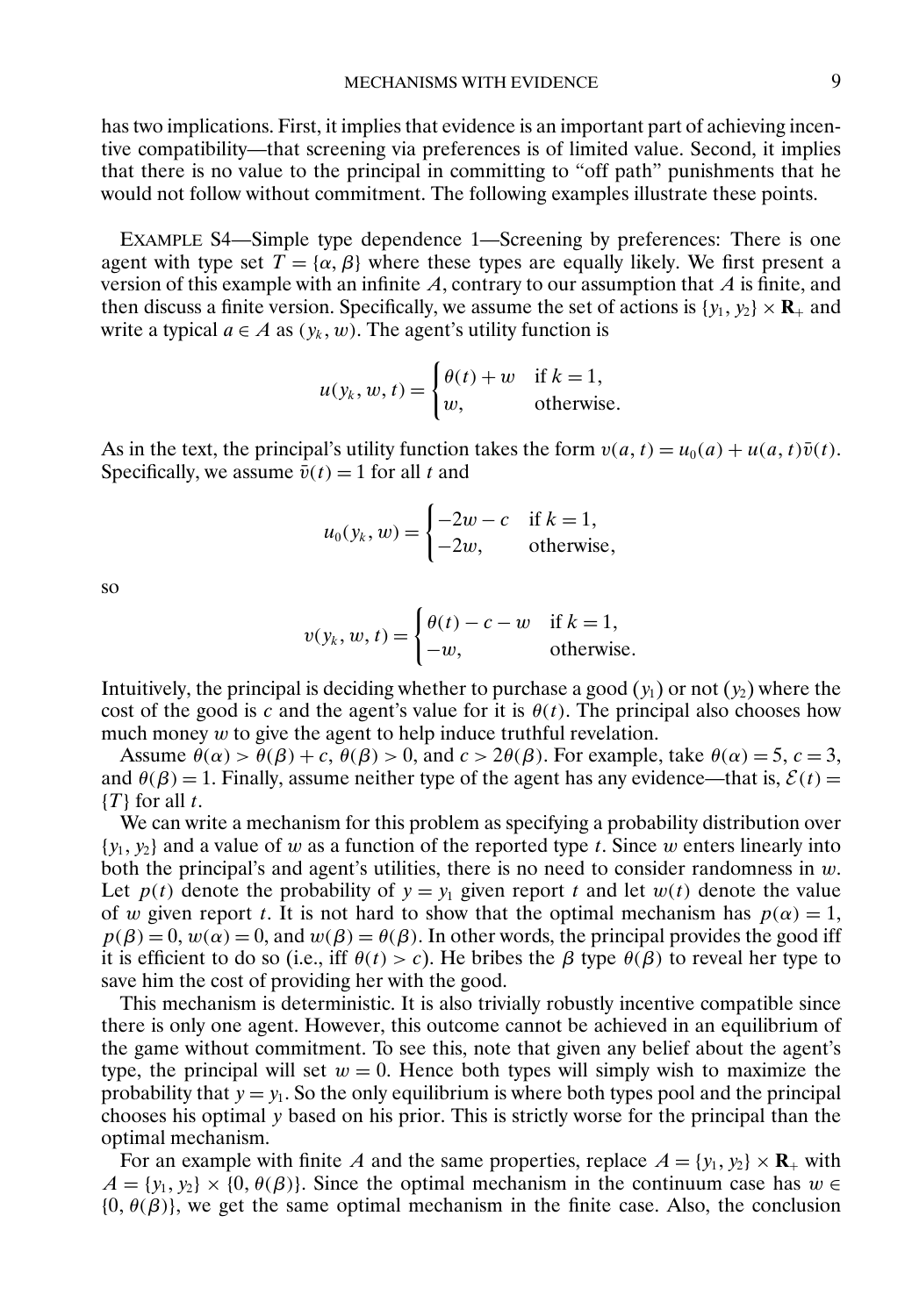that the principal always sets  $w = 0$  without commitment obviously still holds. Clearly, this is "non-generic," but is needed to retain the result that the optimal mechanism is deterministic. With a fine grid replacing this specification, the optimal mechanism would involve a "small" amount of randomization so that the principal could satisfy the incentive compatibility constraint with equality.

EXAMPLE S5—Simple type dependence 2—Off path punishments<sup>3</sup>: There is one agent with two types,  $\alpha$  and  $\beta$ . The principal has three actions,  $a_1$ ,  $a_2$ , and  $a_3$ , where the agent's utility function is given by

$$
a_1 \quad a_2 \quad a_3 \\
u(\cdot, \alpha) \quad 1 \quad 0 \quad -1 \\
u(\cdot, \beta) \quad 0 \quad 1 \quad -1
$$

These utilities cannot satisfy simple type dependence. Note that both types strictly prefer  $a_1$  and  $a_2$  to  $a_3$  but the types differ in their ranking of  $a_1$  versus  $a_2$ , a pattern not possible under simple type dependence. As in the text, the principal's utility function takes the form  $v(a, t) = u_0(a) + u(a, t)\overline{v}(t)$  where we assume  $\overline{v}(t) = -1$  for all t.  $u_0$  and the implied  $v(a, t)$  are shown in the following table:

$$
a_1 \quad a_2 \quad a_3 \\
u_0 \quad 1 \quad 1 \quad -2 \\
v(\cdot, \alpha) \quad 0 \quad 1 \quad -1 \\
v(\cdot, \beta) \quad 1 \quad 0 \quad -1
$$

The agent can prove her type or prove nothing. That is,  $\mathcal{E}(t) = \{ \{t\}, T \}$  for all t.

It is not hard to see that there is a mechanism which achieves the highest possible payoff for the principal for every type and which therefore must be optimal. Specifically, consider the mechanism which selects  $a_1$  if the agent proves her type is  $\beta$ ,  $a_2$  if she proves her type is  $\alpha$ , and  $a_3$  if she proves nothing. Clearly, the agent will always prove her type to avoid  $a_3$ , so the principal's expected payoff will be 1, the highest possible. Clearly, this is an optimal mechanism and it is deterministic and (trivially) robustly incentive compatible.

On the other hand, there is no equilibrium of the game without commitment with this payoff for the principal. In the game without commitment,  $a_3$  is a strictly dominated action for the principal, so he cannot play it at any information set. If the agent proves her type, then the principal must choose the best action for himself given the type in equilibrium. Hence, if the agent proves her type, she gets a payoff of 0. Given this, it is not hard to show that the agent never proves her type in any equilibrium. Thus, the principal gets no information in equilibrium and his payoff is max $\{\rho(\alpha), \rho(\beta)\}$  where  $\rho$  is the principal's prior over T.

EXAMPLE S6—Principal's utility function: In this example, we show that the principal's utility function is also important for obtaining the result that commitment is not needed. As with Example [S4,](#page-8-0) we use infinite  $A$  for the same reasons as discussed there. Let  $A = \{y_1, y_2\} \times \mathbf{R}_+$ . Assume there is only one agent with two possible types α and β where we assume the types are equally likely. Assume the agent has typeindependent utility function  $u(y, w) = \theta_A(y) + w$  and that the principal's utility function

<sup>3</sup>We thank an anonymous referee for this example.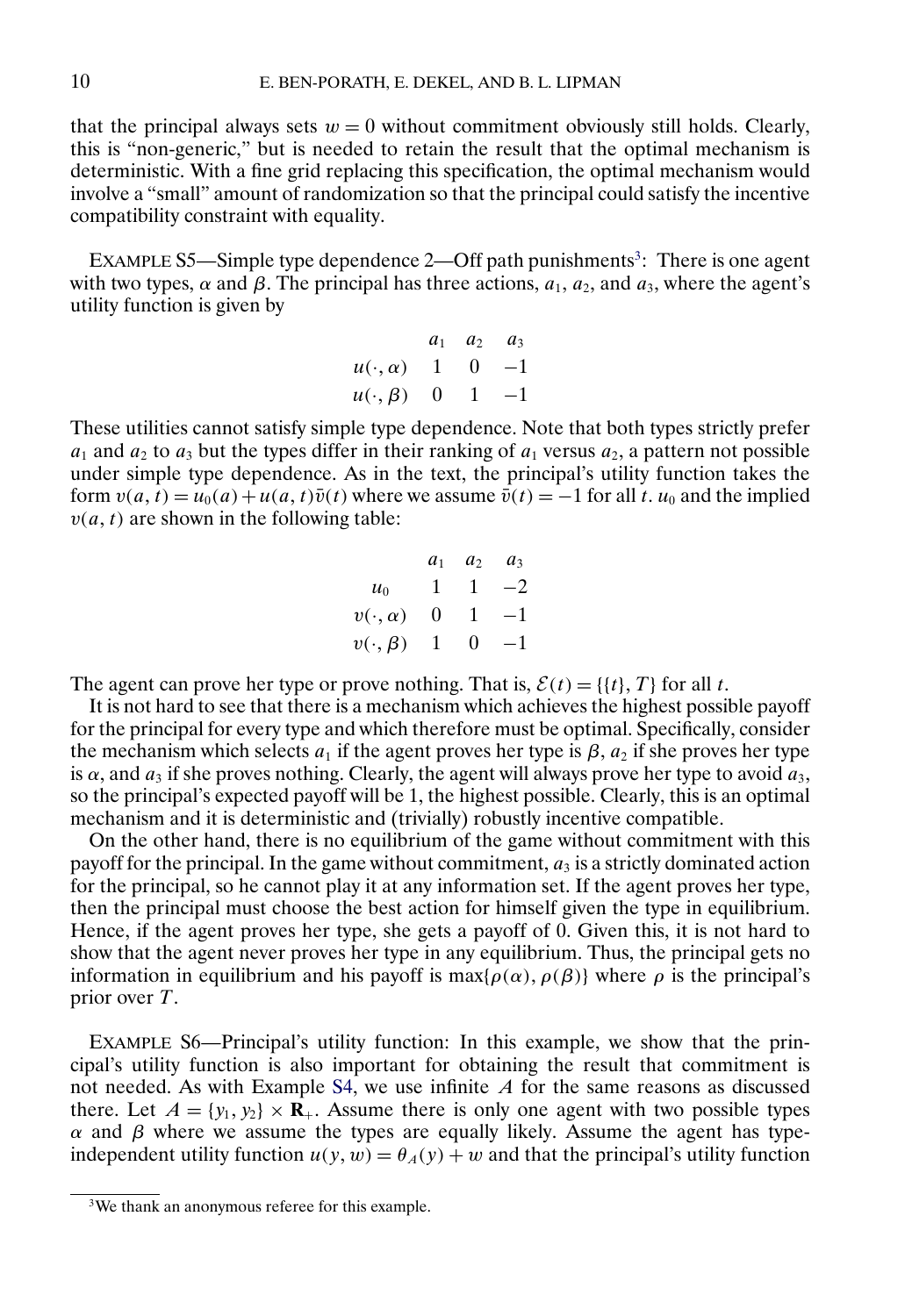is  $v(y, w, t) = \theta_P(y, t) - \lambda w$  where

$$
\begin{array}{ccc}\n & y_1 & y_2 \\
\theta_A(y) & 1 & 0 \\
\theta_P(y, \alpha) & -1 & 1 \\
\theta_P(y, \beta) & 1 & -1\n\end{array}
$$

Intuitively, think of  $y_1$  as giving a good to the agent which the agent values at 1 and  $y_2$  as not giving the good. The principal wants to give the good to the agent iff her type is  $β$ . The principal can use bribes of  $w$  to induce truth telling.

Assume  $\mathcal{E}(\alpha) = \{\{\alpha\}, T\}$  and  $\mathcal{E}(\beta) = \{T\}$ , so  $\alpha$  can prove her type but  $\beta$  cannot prove anything. Assume  $\lambda \in (0, 1)$ . Then it is not hard to show that the optimal mechanism has the principal choosing  $y_1$  with probability 1 for type  $\beta$  and probability 0 for type  $\alpha$  and setting  $w = 1$  for type  $\alpha$  and 0 for type  $\beta$ . In other words, the principal pays 1 to type α to reveal her type so that he can provide the good only for type β. This mechanism is deterministic and trivially is robustly incentive compatible.

In the game without commitment, though, the principal always sets  $w = 0$ . It is not hard to show that the principal's expected payoff in any equilibrium is 0, which is strictly worse for the principal than the optimal mechanism.

#### SF. ROBUST INCENTIVE COMPATIBILITY

In this section, we show the result mentioned in the conclusion that any incentive compatible mechanism is payoff equivalent to some robustly incentive compatible mechanism. That is, if  $P$  is an incentive compatible mechanism, then there is a robustly incentive compatible mechanism  $P^*$  such that the principal and every type of every agent gets the same expected utility in  $P$  and  $P^*$ .

Formally, given a mechanism  $P$ , let

$$
\mathcal{U}_i(r;P) = \sum_a P(a|r)u_i(a)
$$

and

$$
\hat{\mathcal{U}}_i(r_i; P) = \mathbb{E}_{t_{-i}} \mathcal{U}_i(r_i, t_{-i}, M_{-i}(t_{-i}); P),
$$

where  $r \in T \times \mathcal{E}$  and  $r_i \in T_i \times \mathcal{E}_i$ . P and  $P^*$  are *payoff equivalent* if  $\hat{\mathcal{U}}_i(t_i, M_i(t_i); P) =$  $\hat{\mathcal{U}}_i(t_i, M_i(t_i); P^*)$  for all  $t_i \in T_i$  and all  $i$  and

$$
E_t P(a | t, M(t)) = E_t P^*(a | t, M(t)).
$$

To understand the latter condition, note that if  $P$  is incentive compatible, then we can write the principal's payoff from  $P$  as

$$
E_t \sum_a P(a | t, M(t)) v(a, t) = E_t \sum_a P(a | t, M(t)) \Big[ u_0(a) + \sum_i u_i(a) v_i(t_i) \Big]
$$
  
= 
$$
\sum_a E_t P(a | t, M(t)) u_0(a) + \sum_i E_t \hat{U}_t(t_i) v_i(t_i).
$$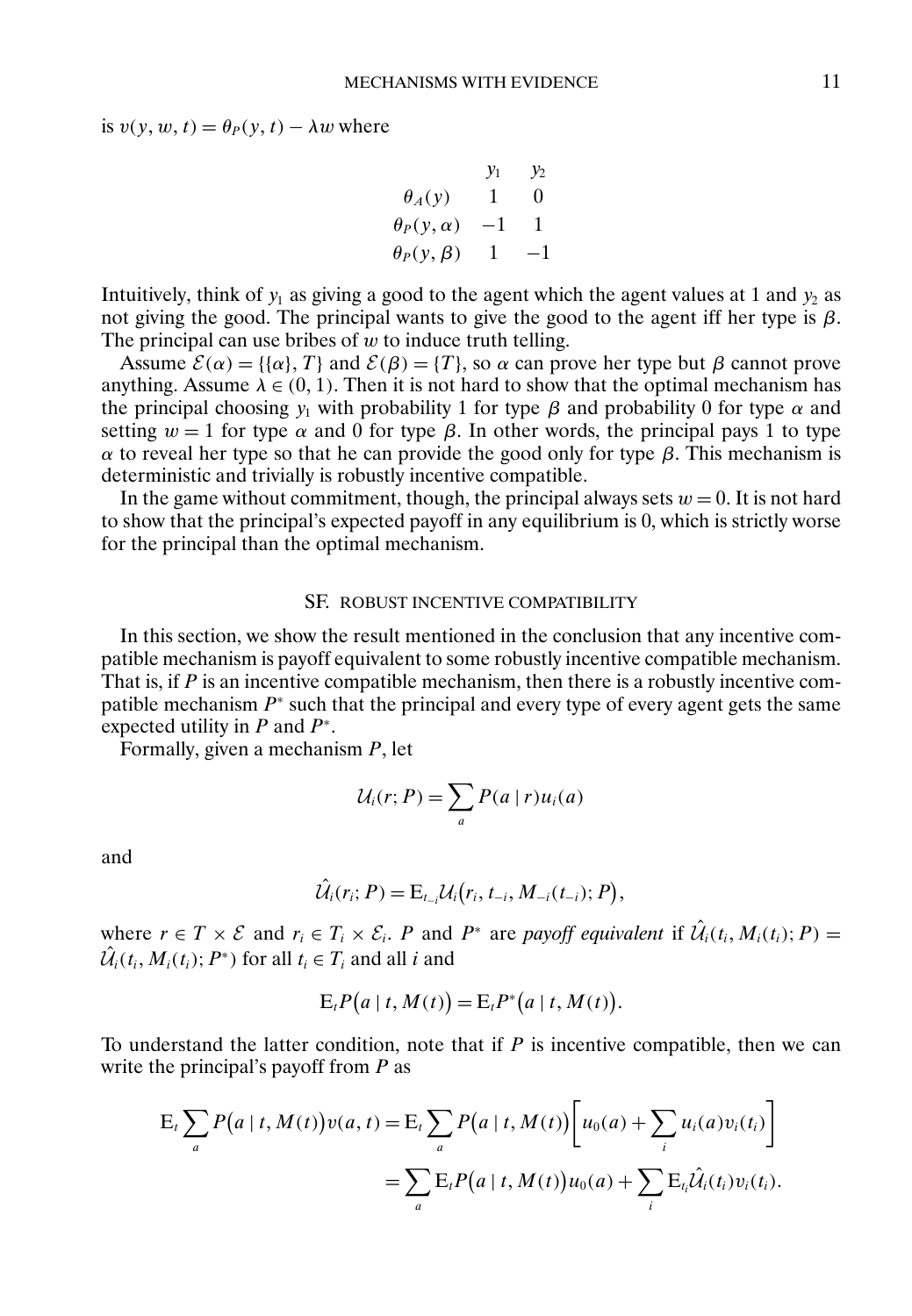So under the conditions above, the principal's expected payoff is the same under  $P$  and  $P^*$ .

A mechanism  $P$  is incentive compatible iff for all  $i$ ,

$$
\hat{\mathcal{U}}_i(t_i, M_i(t_i); P) \geq \hat{\mathcal{U}}_i(s_i, e_i; P), \quad \forall t_i \in T_i^+, s_i \in T_i, e_i \in \mathcal{E}_i(t_i),
$$
\n
$$
\hat{\mathcal{U}}_i(t_i, M_i(t_i); P) \leq \hat{\mathcal{U}}_i(s_i, e_i; P), \quad \forall t_i \in T_i^-, s_i \in T_i, e_i \in \mathcal{E}_i(t_i).
$$
\n(S2)

This condition states that any feasible report for any positive type  $t_i$  reduces the expectation of  $u_i(a)$  relative to reporting truthfully and presenting maximal evidence, while any feasible report for any negative type raises the expectation of  $u_i(a)$ . Hence any other feasible report for any type is weakly worse than reporting truthfully and presenting maximal evidence. Similarly, P is robustly incentive compatible iff for all i, all  $s_i \in T_i$ , and all  $r_{-i} \in T_{-i} \times \mathcal{E}_{-i}$ 

$$
\mathcal{U}_{i}(t_{i}, M_{i}(t_{i}), r_{-i}; P) \ge \mathcal{U}_{i}(s_{i}, e_{i}, r_{-i}; P), \quad \forall t_{i} \in T_{i}^{+}, e_{i} \in \mathcal{E}_{i}(t_{i}), \mathcal{U}_{i}(t_{i}, M_{i}(t_{i}), r_{-i}; P) \le \mathcal{U}_{i}(s_{i}, e_{i}, r_{-i}; P), \quad \forall t_{i} \in T_{i}^{-}, e_{i} \in \mathcal{E}_{i}(t_{i}).
$$
\n(S3)

We now show that for any incentive compatible mechanism  $P$ , there is a payoff equivalent mechanism P' such that, for all  $r_i, r'_i \in T_i \times \mathcal{E}_i, \hat{\mathcal{U}}_i(r_i; P) \geq \hat{\mathcal{U}}_i(r'_i; P)$  implies  $\mathcal{U}_i(r_i, r_{-i}; P') \geq$  $U_i(r_i, r_{-i}; P')$  for all  $r_{-i} \in T_{-i} \times \mathcal{E}_{-i}$ . Since P is incentive compatible, it satisfies equations (S2). Hence this will show that  $P'$  satisfies equations (S3), implying that it is robustly incentive compatible.

First, to simplify the argument, note that Lemmas 3 and 4 together imply that there is a mechanism, say  $\overline{P}$ , which is payoff equivalent to P such that, for every  $r_i \in T_i \times \mathcal{E}_i$ , there is some  $t_i$  such that  $\overline{P}(\cdot | r_i, r_{-i}) = \overline{P}(\cdot | t_i, M_i(t_i), r_{-i})$  for all  $r_{-i} \in T_{-i} \times \mathcal{E}_{-i}$ . In other words, every report is treated exactly the same way as some report of the form  $(t_i, M_i(t_i))$ . Hence it suffices to show that there is a mechanism  $P'$  which is payoff equivalent to  $\overrightarrow{P}$  with the property that, for every  $t_i$ ,  $t'_i \in T_i$ ,  $\hat{\mathcal{U}}_i(t_i, M_i(t_i); P) \geq \hat{\mathcal{U}}_i(t'_i, M_i(t'_i); P)$  implies

$$
\mathcal{U}_i(t_i,M_i(t_i),t_{-i},M_{-i}(t_{-i});P') \geq \mathcal{U}_i(t'_i,M_i(t'_i),t_{-i},M_{-i}(t_{-i});P')
$$

for all  $t_{-i} \in T_{-i}$ .

To simplify the notation, let  $\mathcal{U}_i^*(t;P) = \mathcal{U}_i(t, M(t);P)$  and  $\hat{\mathcal{U}}_i^*(t_i;P) = \hat{\mathcal{U}}_i(t_i, M_i(t_i);P)$ . Similarly, given a mechanism P, define  $P^*$  :  $T \to \Delta(A)$  by  $P^*(a | t) = P(a | t, M(t))$ . Using this notation, we show that if  $P$  is incentive compatible, then there exists a payoff equivalent P' with the property that  $\hat{\mathcal{U}}_i^*(t_i; P) \geq \hat{\mathcal{U}}_i^*(t_i; P)$  implies  $\mathcal{U}_i^*(t_i, t_{-i}; P') \geq \hat{\mathcal{U}}_i^*(t_i', t_{-i}; P')$ for all  $t_{-i} \in T_{-i}$ .

This proof is essentially the same as the proof of Lemma 1 in Gershkov et al. (2013). We present it here for completeness.

Given P, let  $\overline{P}$  solve the problem of minimizing the variance of agents' utilities subject to being payoff equivalent to P. That is,  $\overline{P}$  minimizes

$$
\mathrm{E}_{t}\sum_{i}\bigl[\mathcal{U}_{i}^{*}(t;\bar{P})\bigr]^{2}
$$

subject to  $\overline{P}$  being payoff equivalent to P. (Existence of a minimizer follows from continuity of the objective function and compactness of the set of mechanisms satisfying the constraint.) We now show that  $\hat{\mathcal{U}}_i^*(t_i; \bar{P}) \geq \hat{\mathcal{U}}_i^*(t'_i; \bar{P})$  implies  $\mathcal{U}_i^*(t_i, t_{-i}; \bar{P}) \geq \mathcal{U}_i^*(t'_i, t_{-i}; \bar{P})$ .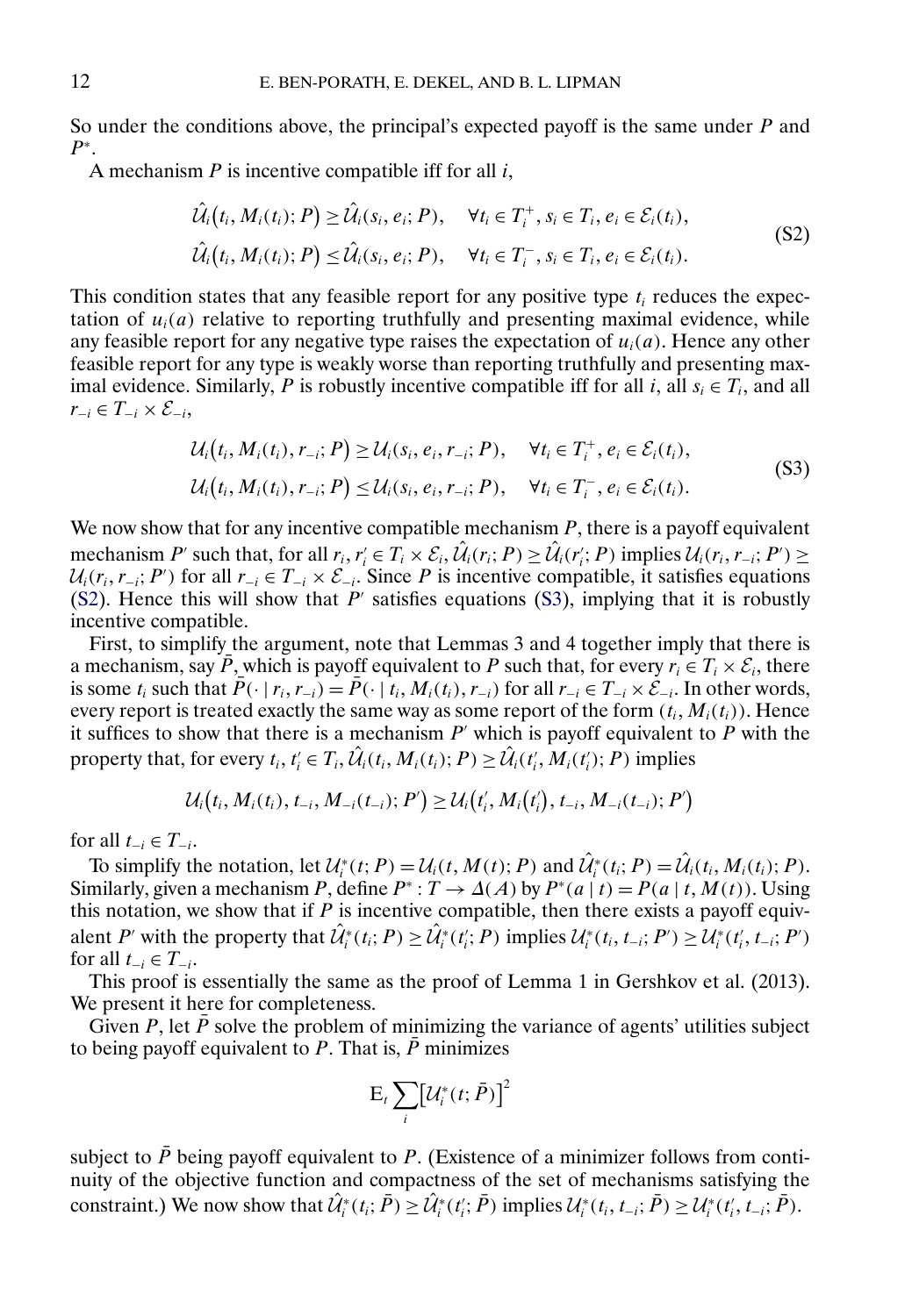To see this, suppose not. Then there exist  $i, \bar{t}_i, \bar{t}_i \in T_i$  and  $\bar{t}_{-i} \in T_{-i}$  with  $\hat{\mathcal{U}}_i^*(\bar{t}_i; \bar{P}) \leq$  $\hat{U}_i^*(\vec{t}_i; \vec{P})$  but  $\mathcal{U}_i^*(\vec{t}_i, \vec{t}_{-i}; \vec{P}) > \mathcal{U}_i^*(\vec{t}_i', \vec{t}_{-i}; \vec{P})$ . Clearly, this implies that there must be some  $\bar{t}'_{-i} \in T_{-i}$  such that  $\mathcal{U}^*_i(\bar{t}_i, \bar{t}'_{-i}; \bar{P}) < \mathcal{U}^*_i(\bar{t}'_i, \bar{t}'_{-i}; \bar{P}).$ 

Without loss of generality, assume the prior probability of the four type profiles  $\bar{t}$ ,  $\bar{t}'$ , Without loss of generality, assume the prior probability of the four type profiles  $\bar{t}$ ,  $\bar{t}'$ ,  $(\bar{t}_i, \bar{t}'_{-i})$ , and  $(\bar{t}'_i, \bar{t}_{-i})$  are the same.<sup>4</sup> Let  $\bar{T}$  denote this set of type profiles.

Fix a small  $\varepsilon > 0$  and let

$$
\lambda = \frac{\varepsilon}{\mathcal{U}_i^*(\bar{t}; \bar{P}) - \mathcal{U}_i^*(\bar{t}_i', \bar{t}_{-i}; \bar{P})},
$$

$$
\lambda' = \frac{\varepsilon}{\mathcal{U}_i^*(\bar{t}'; \bar{P}) - \mathcal{U}_i^*(\bar{t}_i, \bar{t}_{-i}; \bar{P})}.
$$

Both denominators are strictly positive by hypothesis, so by choosing  $\varepsilon$  sufficiently small, we guarantee  $\lambda, \lambda' \in (0, 1)$ .

Consider a new mechanism,  $\hat{P}$ , where

$$
\hat{P}^*(\cdot | \bar{t}) = (1 - \lambda)\bar{P}^*(\cdot | \bar{t}) + \lambda \bar{P}^*(\cdot | \bar{t}'_i, \bar{t}_{-i}),
$$
\n
$$
\hat{P}^*(\cdot | \bar{t}'_i, \bar{t}_{-i}) = (1 - \lambda)\bar{P}^*(\cdot | \bar{t}'_i, \bar{t}_{-i}) + \lambda \bar{P}^*(\cdot | \bar{t}),
$$
\n
$$
\hat{P}^*(\cdot | \bar{t}_i, \bar{t}'_{-i}) = (1 - \lambda')\bar{P}^*(\cdot | \bar{t}_i, \bar{t}'_{-i}) + \lambda'\bar{P}^*(\cdot | \bar{t}'),
$$
\n
$$
\hat{P}^*(\cdot | \bar{t}') = (1 - \lambda')\bar{P}^*(\cdot | \bar{t}') + \lambda'\bar{P}^*(\cdot | \bar{t}_i, \bar{t}'_{-i}),
$$

and  $\hat{P}(\cdot | r) = \bar{P}(\cdot | r)$  for all other  $r \in T \times \mathcal{E}$ . To see that  $\hat{P}$  is payoff equivalent to  $\bar{P}$  and therefore to  $P$ , note that

$$
\mathbf{E}_{t}\hat{P}^*(a|t) = \Pr[\bar{T}]\mathbf{E}_{t}[\hat{P}^*(a|t)|t \in \bar{T}] + (1 - \Pr[\bar{T}])\mathbf{E}_{t}[\hat{P}^*(a|t)|t \notin \bar{T}].
$$

Since  $\hat{P}$  is the same as  $\bar{P}$  for  $t \notin \bar{T}$ , we have  $E_t[\hat{P}^*(a | t) | t \notin \bar{T}] = E_t[\bar{P}^*(a | t) | t \notin \bar{T}].$ Since the type profiles in  $\overline{T}$  are equally likely,

$$
E_{t}[\hat{P}^{*}(a|t)|t \in \bar{T}] = \frac{1}{4}[\hat{P}^{*}(a|\bar{t}) + \hat{P}^{*}(a|\bar{t}'_{i}, \bar{t}_{-i}) + \hat{P}^{*}(a|\bar{t}_{i}, \bar{t}'_{-i}) + \hat{P}^{*}(a|\bar{t}')]
$$
  
= 
$$
\frac{1}{4}[\bar{P}^{*}(a|\bar{t}) + \bar{P}^{*}(a|\bar{t}'_{i}, \bar{t}_{-i}) + \bar{P}^{*}(a|\bar{t}_{i}, \bar{t}'_{-i}) + \bar{P}^{*}(a|\bar{t}')],
$$

so  $E_t \hat{P}^*(a | t) = E_t \bar{P}^*(a | t)$ . Also, clearly, for  $t_i \notin \{\bar{t}_i, \bar{t}_i'\}$ , we have  $\hat{U}_i^*(t_i; \hat{P}) = \hat{U}_i^*(t_i; \bar{P})$ since the mechanisms treat such  $t_i$  the same way. For other types, we have

$$
\hat{\mathcal{U}}^{*}(\bar{t}_{i};\hat{P}) = \mathbf{E}_{t_{-i}} \mathcal{U}_{i}^{*}(\bar{t}_{i}, t_{-i}; \hat{P})
$$
\n
$$
= \Pr[\bar{T}_{-i}] \mathbf{E}_{t_{-i}} [\mathcal{U}_{i}^{*}(\bar{t}_{i}, t_{-i}; \hat{P}) \mid t_{-i} \in \bar{T}_{-i}]
$$
\n
$$
+ (1 - \Pr[\bar{T}_{-i}]) \mathbf{E}_{t_{-i}} [\mathcal{U}_{i}^{*}(\bar{t}_{i}, t_{-i}; \hat{P}) \mid t_{-i} \notin \bar{T}_{-i}].
$$

<sup>4</sup>If this is not true, we can split each type into two equivalent types where one of the new types has some fixed probability. Then we can apply the argument to these new type profiles.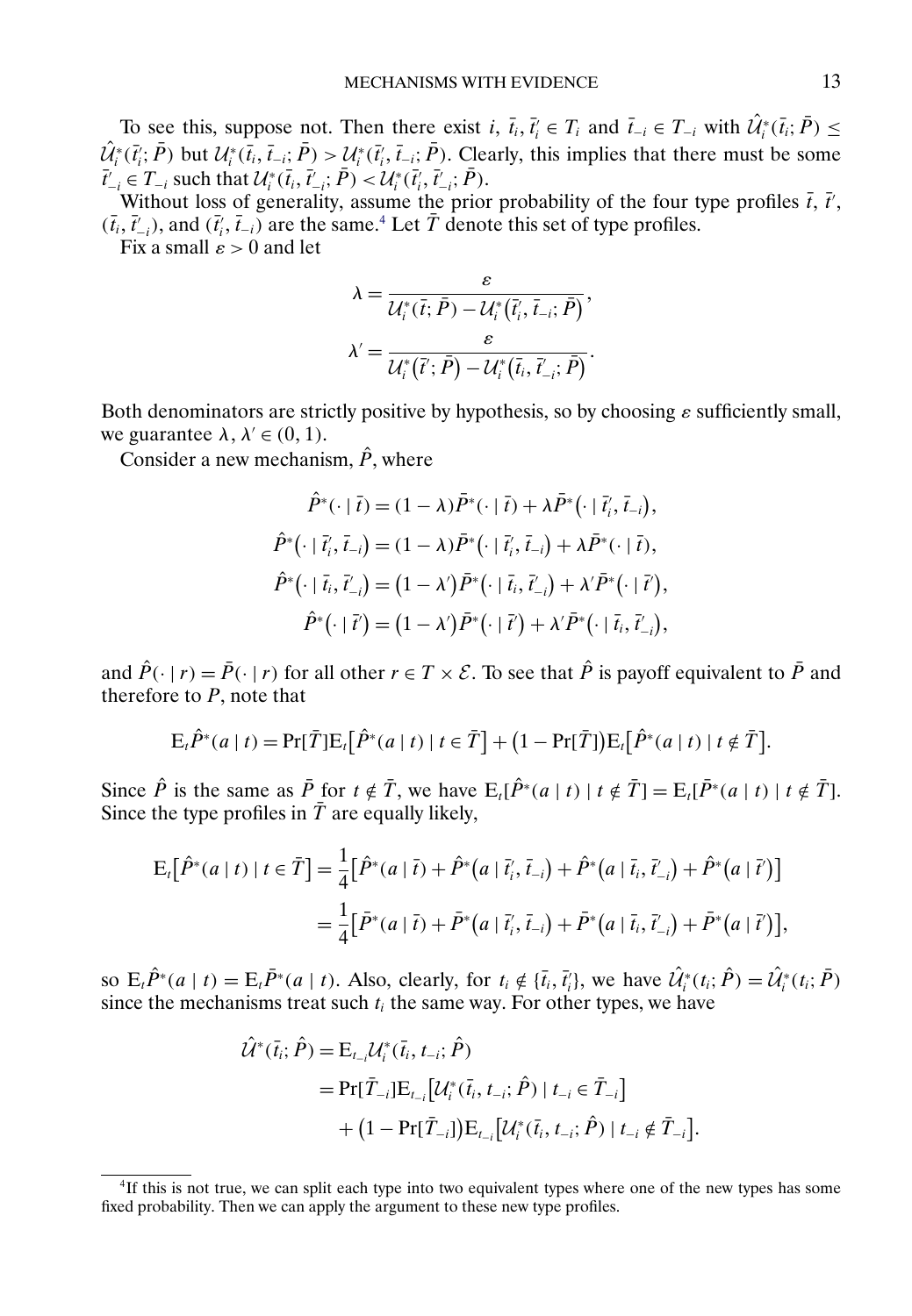<span id="page-13-0"></span>Again,  $\hat{U}_i^*(\bar{t}_i, t_{-i}; \hat{P}) = \hat{U}_i^*(\bar{t}_i, t_{-i}; \bar{P})$  if  $t_{-i} \notin \bar{T}_{-i}$ . Also,

$$
\mathrm{E}_{t_{-i}}\big[\hat{\mathcal{U}}_{i}^{*}(\bar{t}_{i},t_{-i};\hat{P})\mid t_{-i}\in\bar{T}_{-i}\big]=\frac{1}{2}\big[\hat{\mathcal{U}}_{i}^{*}(\bar{t}_{i},\bar{t}_{-i};\hat{P})+\hat{\mathcal{U}}_{i}^{*}(\bar{t}_{i},\bar{t}_{-i};\hat{P})\big].
$$

Substituting from the definition, this is

$$
\frac{1}{2}[\mathcal{U}_{i}^{*}(\bar{t};\bar{P})+\lambda(\mathcal{U}_{i}^{*}(\bar{t}'_{i},\bar{t}_{-i};\bar{P})-\mathcal{U}_{i}^{*}(\bar{t};\bar{P}))+\mathcal{U}_{i}^{*}(\bar{t}_{i},\bar{t}'_{-i};\bar{P})+\lambda'(\mathcal{U}_{i}^{*}(\bar{t}';\bar{P})-\mathcal{U}_{i}^{*}(\bar{t}_{i},\bar{t}'_{-i};\bar{P}))].
$$

Using the definition of  $\lambda$  and  $\lambda'$ , this is

$$
\frac{1}{2}[\mathcal{U}_{i}^{*}(\bar{t};\bar{P}) + \mathcal{U}_{i}^{*}(\bar{t}_{i},\bar{t}'_{-i};\bar{P}) - \varepsilon + \varepsilon] = \frac{1}{2}[\mathcal{U}_{i}^{*}(\bar{t};\bar{P}) + \mathcal{U}_{i}^{*}(\bar{t}_{i},\bar{t}'_{-i};\bar{P})],
$$

which is  $E_{t_{-i}}[\mathcal{U}_i^*(\bar{t}_i, t_{-i}; \bar{P}) | t_{-i} \in \bar{T}_{-i}]$ . Hence  $\hat{\mathcal{U}}_i^*(\bar{t}_i; \hat{P}) = \hat{\mathcal{U}}_i^*(\bar{t}_i; \bar{P})$ . The calculation for  $\bar{t}_i$  is analogous.

So  $\tilde{P}$  is payoff equivalent to  $\tilde{P}$ . We now show that  $\hat{P}$  has strictly lower variance, a contradiction that establishes the result. Note that

$$
E_{t} \sum_{i} [U_{i}^{*}(t; \hat{P})]^{2} = Pr[\bar{T}] E_{t} \bigg( \sum_{i} [U_{i}^{*}(t; \hat{P})]^{2} | t \in \bar{T} \bigg)
$$
  
+ 
$$
(1 - Pr[\bar{T}]) E_{t} \bigg( \sum_{i} [U_{i}^{*}(t; \hat{P})]^{2} | t \notin \bar{T} \bigg)
$$
  
= 
$$
Pr[\bar{T}] E_{t} \bigg( \sum_{i} [U_{i}^{*}(t; \hat{P})]^{2} | t \in \bar{T} \bigg)
$$
  
+ 
$$
(1 - Pr[\bar{T}]) E_{t} \bigg( \sum_{i} [U_{i}^{*}(t; \bar{P})]^{2} | t \notin \bar{T} \bigg),
$$

so it suffices to show that

$$
\mathcal{E}_t\bigg(\sum_i\big[\mathcal{U}_i^*(t;\hat{P})\big]^2\mid t\in\bar{T}\bigg) < \mathcal{E}_t\bigg(\sum_i\big[\mathcal{U}_i^*(t;\bar{P})\big]^2\mid t\in\bar{T}\bigg). \tag{S4}
$$

It is easy to see that the left-hand side is 1/4 times

$$
\begin{aligned}\n\left[(1-\lambda)^2 + \lambda^2\right] &\sum_i \left[\mathcal{U}_i^*(\bar{t};\hat{P})\right]^2 + \left[(1-\lambda)^2 + \lambda^2\right] \sum_i \left[\mathcal{U}_i^*(\bar{t}_i',\bar{t}_{-i};\hat{P})\right]^2 \\
&+ \left[(1-\lambda')^2 + \left(\lambda'\right)^2\right] \sum_i \left[\mathcal{U}_i^*(\bar{t}';\hat{P})\right]^2 + \left[(1-\lambda')^2 + \left(\lambda'\right)^2\right] \sum_i \left[\mathcal{U}_i^*(\bar{t}_i,\bar{t}_{-i};\hat{P})\right]^2 \\
&+ 4\lambda(1-\lambda) \left(\sum_i \mathcal{U}_i^*(\bar{t};\hat{P})\right) \left(\sum_i \mathcal{U}_i^*(\bar{t}_i',\bar{t}_{-i};\hat{P})\right) \\
&+ 4\lambda'(1-\lambda') \left(\sum_i \mathcal{U}_i^*(\bar{t}';\hat{P})\right) \left(\sum_i \mathcal{U}_i^*(\bar{t}_i,\bar{t}_{-i};\hat{P})\right)\n\end{aligned}
$$